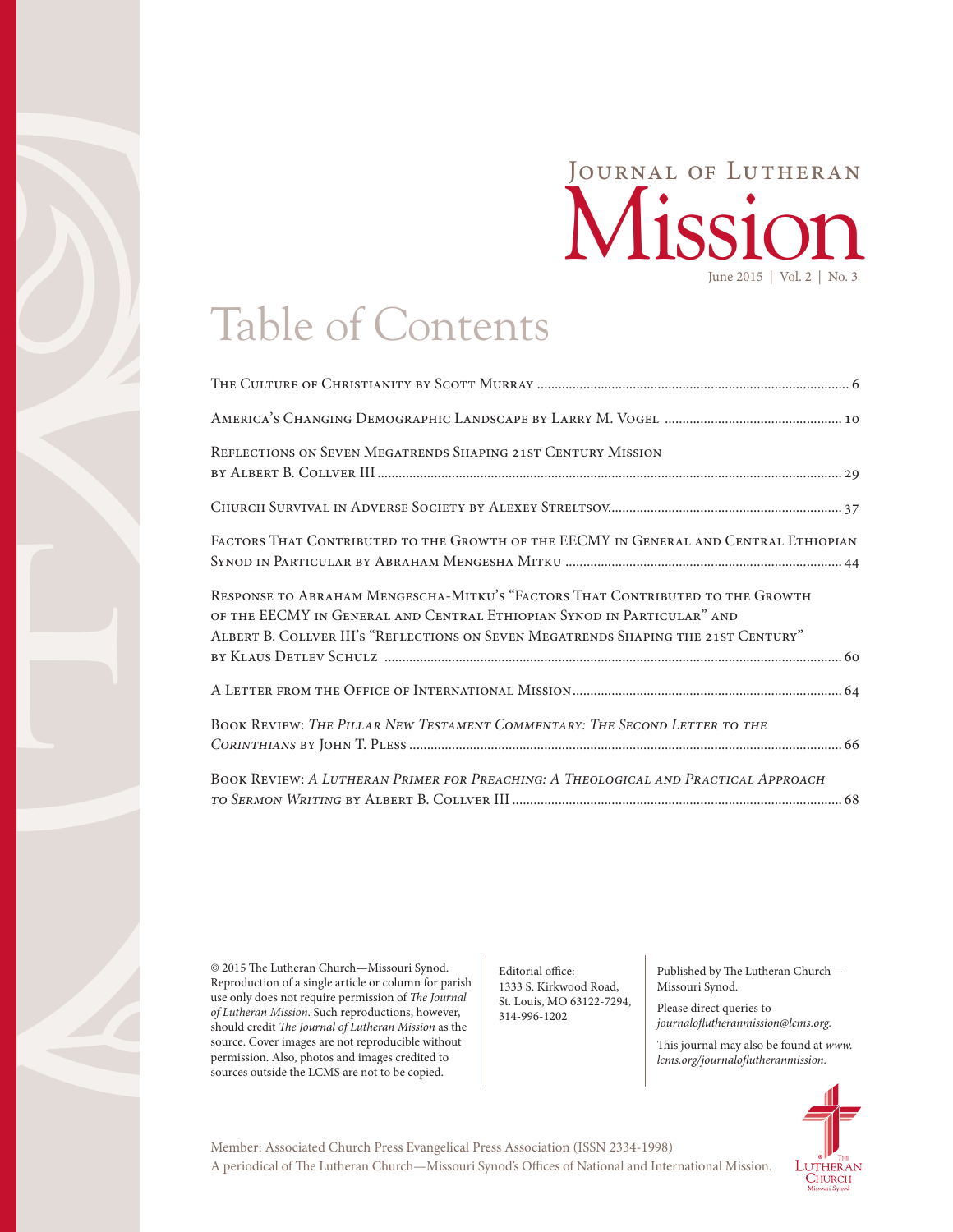RESPONSE TO ABRAHAM MENGESCHA-MITKU'S "FACTORS THAT CONTRIBUTED to the Growth of the EECMY in General and Central Ethiopian Synod in Particular" and ALBERT B. COLLVER III'S "REFLECTIONS ON SEVEN MEGATRENDS SHAPING THE 21ST CENTURY"

**Christianity's growth and decline and still do. How can Lutheran during both?**

## by Klaus Detlev Schulz

WANT TO THANK Rev. Abraham Mengesha Mitku<br>for his inspiring presentation on "Factors that<br>Contributed to the Growth of the Ethiopian<br>Evangelical Church Mekane Yesus (EECMY) in General want to thank Rev. Abraham Mengesha Mitku for his inspiring presentation on "Factors that Contributed to the Growth of the Ethiopian and Central Ethiopian Synod in Particular," and also Dr. Collver for "Reflections on Seven Megatrends Shaping the 21st Century." Whereas the latter presentation gave us a panoramic view of what to look for when surveying the state of Christianity in the world, the former opened for us a window into a particular church that struggles

with some of those trends listed. I'd like to transition into my two points on deeper ecumenism and urbanization, which I gained from these two presentations, with an introductory note on mission history.

The Ethiopian situation had captured the Lutheran imagination for well over a century. In a penetrating description of Lutheran missions to the Oromo, entitled,

*"Ihr Ziel war das Oromoland"* (Their Goal Was the Land of the Oromo)<sup>1</sup>, a former missionary to that region, Ernst Bauerochse, gives a stirring account of the initial attempts of the Swedish and Hermannsburg missionaries to reach the Oromo people. These initiatives began 160 years ago; the first started in 1853. The story is compelling, to say the least. After hearing promising accounts of potential

mission starts among the Oromo people from a missionary Hans Ludwig Krapf<sup>2</sup> stationed outside Mombasa, in 1853 the Lutheran mission society of Hermannsburg sent a whole team to Mombasa on a boat named *Candace* after the Ethiopian queen in Acts 8. Unfortunately, the local imam denied them access to the land of the Oromo people, saying that the Oromo were too fierce and rebellious, a people known for their excellent horsemanship, and that no one could guarantee the safety of these Lutheran colonists if they were to go inland. In 1857, the

EECMY has grown significantly to become the largest Lutheran church in Africa and second dioceses. …To hear of this phenomenal growth humbles us all, knowing that our struggle is the exact opposite, namely, denomination.

Hermannsburg missionaries launched a second attempt, only to be rejected again. This time the sultan of Zanzibar turned them down. It seems that the Arab leaders' concern for the safety of the missionaries was just a subterfuge contrived to hide their real fear that these missionaries would interfere with the slave trade. For this reason, the coastal belt of Arab Muslims along northern Kenya and

Ethiopia became for quite some time an impenetrable barrier for Christian missionaries.

The first successful Lutheran attempts to reach the Oromo fell to the Swedish Evangelical Mission (SEM) known as *Evangeliska Fosterlands-Stiftelse* (founded in 1856).<sup>3</sup> Starting in Eritrea in 1877, north of Ethiopia, SEM

<sup>1</sup> Ernst Bauerochse, *Ihr Ziel was das Oromoland* (Münster: Lit-Verlag, 2006).

<sup>2</sup> A laudatory biography is offered by Rune Imberg, "Dr. Krapf—the

<sup>(</sup>almost) forgotten missionary pioneer." *Svensk Missionstidskrift* 98, no.

<sup>1 (</sup>January 1, 2010): 49–67.

<sup>3</sup> Bauerochse, 106ff.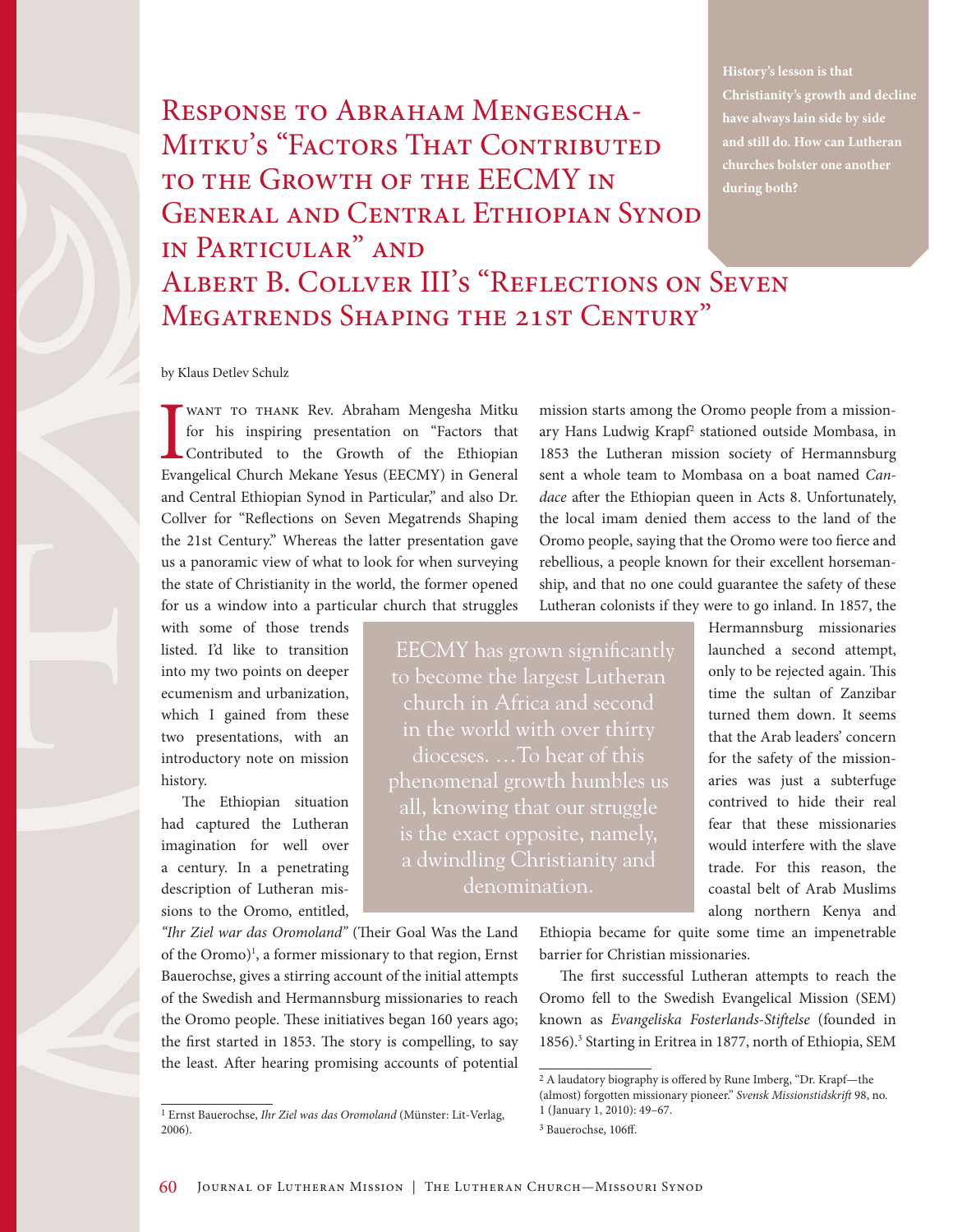missionaries made four futile attempts to advance into the land of the Oromo before they succeeded the fifth time. In 1898, they reached the area around the cities of Jimma and Neqemte in West and South West Ethiopia.<sup>4</sup> Fortunately, they were accompanied by a few former Oromo slaves from Eritrea, who they had bought and freed. Among them was the man called Hikaa (ca. 1855–1831), which means in Oromo "the translater." This Hikaa was baptized and had his name changed to Onesimus Nesib (1855–1931). He became the translator of the Bible into Oromo using the Ethiopian alphabet. Through that significant work of translating the Bible, Onesimus also founded the Oromo written language. In 1927, the Hermannsburg mission finally managed to reach Ethiopia, and so Lutheran mission was fully underway among the Oromo people.

The persistence and tenacity of Lutheran mission in Ethiopia was truly admirable, and it bore fruit. But then it became the "young" Christians' turn to endure a series of significant ordeals: two world wars and hunger spells ravaged the population in 1974 and 1984–85. Then came the Communist Dirg regime under Mengistu Haile Mariam, who in 1977 started a persecution of Ethiopian Lutherans and other

Christians, resulting in martyrs and confiscated buildings and properties.<sup>5</sup> Finally, in 1991, Mengistu's regime was deposed by the Ethiopian People's Revolutionary Democratic Front (EPRDF). In spite of all these setbacks, Christians of the EECMY prevailed. In fact, the EECMY, which was founded in 1959, actually grew, reaching out to the Amharic-speaking people. For some time there was tension within the EECMY over whether the worshipping language in the Central Diocese should be only Amharic or include Oromo as well.

The news of the EECMY's current growth and her interest in entering into a stronger relationship with The Lutheran Church—Missouri Synod should move us all. The good news we heard today from the presentation by Rev. Abraham Mengesha Mitku is that the EECMY has grown significantly to become the largest Lutheran church in Africa and second in the world with over thirty dioceses. Some factors contributing to that growth are worth noting: Theological training was provided on a broader level; there was an ambitious national outreach plan; the Bible and literature were translated into the vernacular; holistic ministries cared for the people; people consciously felt the reality of the Holy Spirit and God's Word was widely shared though the witness of the priesthood of all believers. From Dr. Collver's reflection on Timothy Tennent's "Seven Megatrends Shaping 21st Century Mission,"6 the EECMY's growth is one example of the major trend in which Christianity is shifting to multiple centers around the world away from the West.

To hear of this phenomenal growth humbles us all, knowing that our struggle is the exact opposite, namely,

The news of the EECMY's current growth and her interest in entering into a stronger relationship with The Lutheran Church— Missouri Synod should move us all.

a dwindling Christianity and denomination, as was so ably, yet starkly, presented to us by Larry Vogel. However, history's lesson is also that Christianity's growth and decline have always lain side by side and still do. Martin Luther already commented on Christianity's shift with these prophetic words:

The movement of the Gospel is now among us, but our ungratefulness and scorning of the di-

vine Word, pettiness, and decadence make it so that it will not remain for long. There shall then follow after it a large rabble, and great wars will come later. In Africa, the Gospel was very powerfully present, but the liars corrupted it, and after it the Vandals and the wars came. It went likewise also in Egypt: first lying then murder. It will also go exactly the same way in the German land. The pious preachers will first be taken away, and false prophets, enthusiasts, and demagogues will step into my place and that of other preachers and divide the church and tear it apart.<sup>7</sup>

This historic reality gives us no reason to resign from missionary activity in this country. The tenacity of former missionaries as they sought to reach the Oromo is inspi-

<sup>4</sup> Ibid., 113–114.

<sup>5</sup> The high rise building serving now as the EECCMY central office in Addis Ababa was returned in 1991, and a plaque on the wall remembers that occasion.

<sup>6</sup> Timothy Tennent, *Invitation to World Missions: A Trinitarian Missiology for the Twenty-first Century* (Grand Rapids: Kregel, 2010), 15–51.

<sup>7</sup> Luther in a sermon on Matt. 24:8ff. preached in 1539. See Klaus Detlev Schulz, *Mission from the Cross* (St. Louis: Concordia Publishing House, 2009), 52.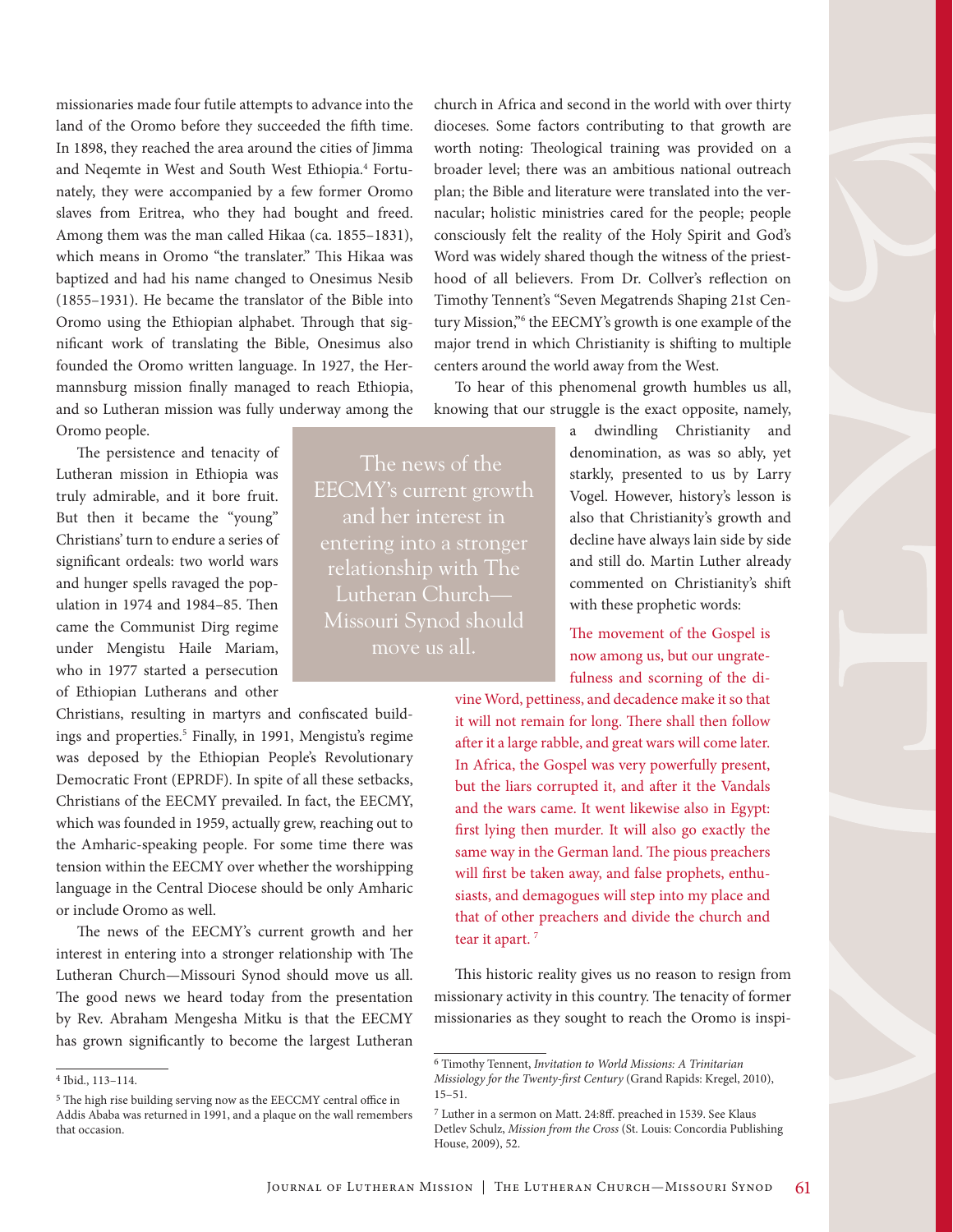rational. Our task here demands similar tenacity in the face of declining numbers and dwindling support for Christianity from society and government. It is in view of the vagaries of our time that our mission needs to remember the Lord's assuring words: "And surely I am with you always" (Matt. 28:20).

Furthermore, Christianity's shift to other parts of the world impacts also LCMS's foreign policy of initiating and nurturing foreign partnerships. It is interesting that the EECMY's growth occurred without LCMS missionaries being involved and contributing toward it. In the first decade of this century, the LCMS wanted to assume a leading role in the worldwide growth of Christianity, trying to inspire partner churches to multiply, when ironically these partner churches really needed no prodding, since they were already multiplying. Instead, it is really us who are to learn from others. Timothy Tennent's observation on this is worth noting:

We must learn to listen better to the perspectives and struggles of other Christians and to endeavor to see ourselves as members of a global Christian movement. …We in the West have been accustomed to playing the melody. We directed the orchestra and decided what pieces would be played and where, and the players were mostly from the West. Now, the orchestra is far more diverse, and we are being asked to play harmony, not melody.8

deeper ecumenicism with others around the question, "What is a Lutheran not self-chosen and imposed on others, but it was brought to the table precisely by churches such as the EECMY who are searching for a clearer definition of

partner churches. Indeed, the LCMS is forging a deeper ecumenicism with others around the question, "What is a Lutheran identity?" That agenda is not self-chosen and imposed on others, but it was brought to the table precisely by churches such as the EECMY who are searching for a clearer definition of their own identity. We should be glad to assist. And such a partnership will not become a unilateral endeavor. By sharing we can also receive and learn. We may be the ones who can provide moral and theological guidance to a church that has severed ties with Lutheran partner churches in North America and Europe, that is struggling with Pentecostalism, as Mitku himself pointed out and that is influenced by what Tennent calls "the emerging fourth branch of Christianity."10 But we

confessions… it will lead us to a deeper understanding of the *depositum fidei*, that ancient apostolic faith that forms our common confession."9 It is good to hear such words from a voice outside the LCMS that reflects the current nature of LCMS ecumenical relations as she engages

The LCMS is forging a their own identity.

also receive a valuable moral boost and encouragement from her, that in spite of our own challenges with postmodern relativism and societal skepticism, the Gospel in this country must go on, and our missionary zeal need not stop. And so, in a quest to forge a deeper ecumenical relationship, both churches can help each other to understand their Lutheran identity better, not only in terms of deepening her theology but also in sharing it with missionary zeal.

Second, both denominations, the LCMS and EECMY, seem to

What does that mean for our LCMS relationship with the EECMY and other denominations around the world? What can we do together in terms of mutual support and learning from one another? First, it has to do not just with any type of ecumenical relationship, but rather one that, as Tennent calls it, works on "deeper ecumenicism." Deeper ecumenicism should not be "an uncritical accommodation to modernity by sacrificing kerygmatic essential of the historic Christian proclamation." "The kind of ecumenicism I am referring to," he says, "is the deeper, older ecumenicism that finds its roots in historic Christian face the second trend previously discussed, which is urbanization. To be sure, Ethiopia still has a strong rural population. However, the Central Ethiopian Diocese with the city of Addis Ababa is, as we just heard from Mitku, caught up in the trend of urbanization, and so are we. We heard from Abraham Mitku about the push and pull factors of urbanization that contributed also to the growth of the EECMY in the metropolis. Predictions state that future mega cities around the world of thirty million

<sup>9</sup> Ibid., 49.

<sup>&</sup>lt;sup>10</sup> This fourth branch is noted for introducing many novelties such as certain legalistic taboos, strange liturgies, peculiar doctrines and new worship practices. Read more in Tennent, 41.

<sup>8</sup> Tennent, 51.